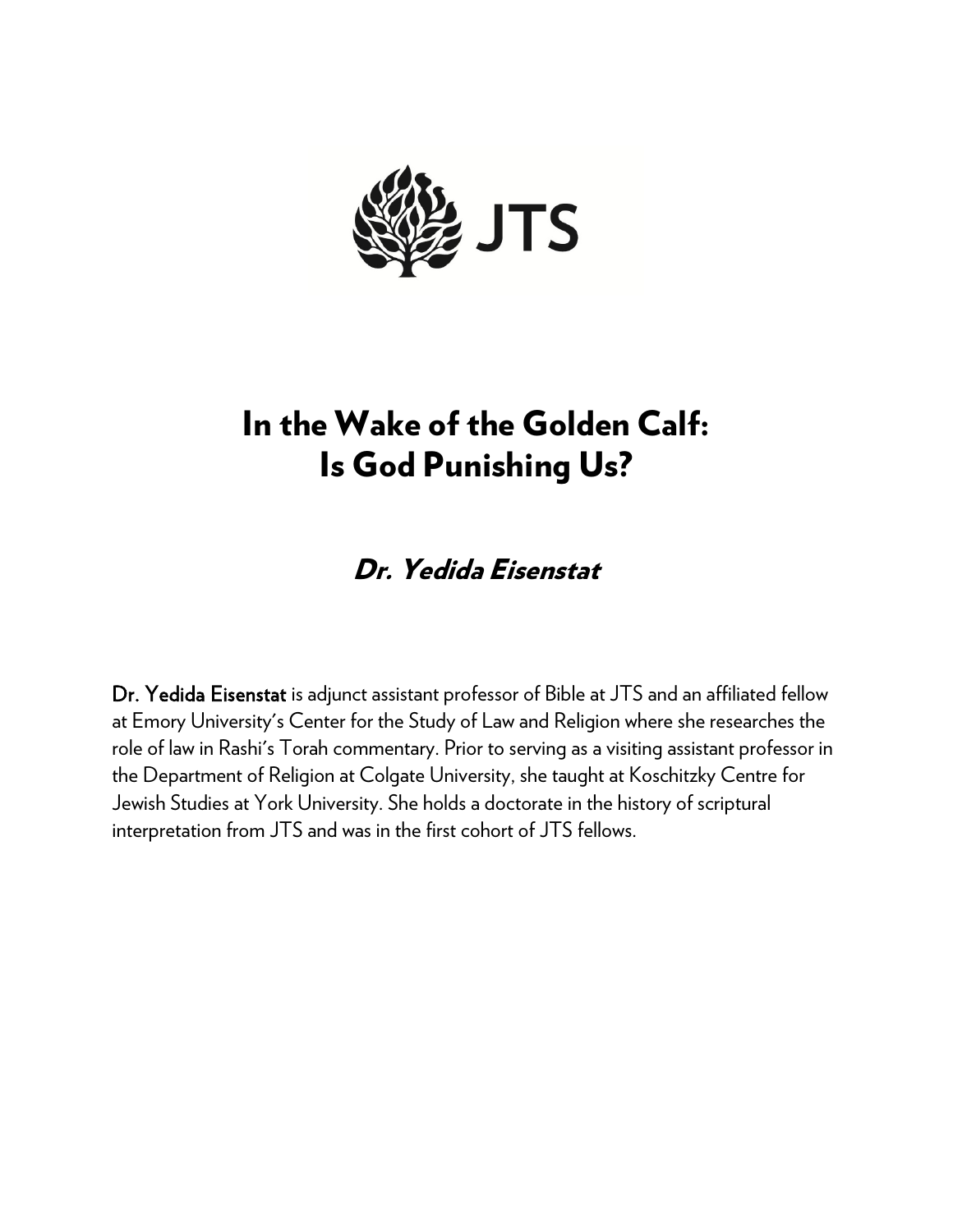## **Exodus 20:1-5, The First Few of the "Ten Commandments"**

יְדַבֵּר אֱלֹהִ֫ים אֵת כְּל־הַדְּבְרִים הְאֵלֶּה God spoke all these words, saying: לֵאמִר: (ס) אֲנֹכֵ<sup>וּ</sup> ה' אֱלֹקֵיךְ אֲשֱר הוֹצֵאתֵיךְ מֵאֱרֵץ מִצְרֵים מִבְרֵים: "Ale land of Egypt, the house of bondage: 3You shall .have no other gods besides Me לֹא יְהִיה ְלְךָ ۚ אֱלָהָים אֲחֵרִים עַל־פְּנָי׃ לֹא<br>Have no ther gods besides Me. לֹא יְהִיה ְלְךָ ۚ אֱלָהָים אֲחַרִים עַל־פְּנָי׃ לֹא ְתֲעֲשֶׂה־לְךָ בֵּׂסֵל ׁ| וְכָל־תְּמוּנָה אֲשֱר בַּשֶּׁמַׂיָם | מִמַּׁעַל וַאֲשֶׁר בַּאֲרֵץ מְ<u>תְּחַ</u>ת יִאֲ אֶיְהָ עֲלוֹ הַלֹּ דִּ הַעֲלוֹ הַלֹּ הַלְּבְלִי הַלֹּ הַלְּבְלִי הַלְּבְלִי. Turn or the earth below, or in the waters under the earth.<br>אֲ הַעֲלוֹ עֲבְלֵי ־You shall not bow down to them or serve them. For I לְא־תִשְׁתַּחְוֶה לְהֶם וְלָא תָעָבְדֵם כֵּי אֲנֹבִי ה' אֱלֹקֵיׁדְּ אֱל קַנָּׂא פֹּקֵד עֵוֹן אָבָת עַל־בְּנֶים עַל־שִׁלֵּשְׁיִים וְעַל־רִבֵּעֶים live sure function of those who the fourth generations of those who :יְאֱי reject Me, 2 I the Lord am your God who brought you out of You shall not make for yourself a sculptured image, or any likeness of what is in the heavens above, the Lord your God am an impassioned God, visiting the guilt of the parents upon the children, upon the

## **Plan A Exodus 25:8 & NJPS1**

: וְעָשׂוּ לִי מִקְדֶשׁ וְשָׁכַנְתֶּי בְּתוֹכֶם And let them make Me a sanctuary that I may dwell among them.

## **Exodus 29:43-46**

וְנֹעַדְתִּי שֶׁמָּה לִבְנֵי יִשְׂרָאֵל וְנִקְדֵּשׁ and there I will meet with the Israelites, and it shall  $\,$ בִּכְבֹדִי: וְקִדַּשְׁתֵּי אֶת־אָהֶל מוֹעֵד be sanctified by My Presence.  $^{44}$ I will sanctify the Tent וְאֶת־הַמִּוְבֵּחַ וְאֶת־אַהֲלָן וְאֶת־בְּנֶיו אֲקַדֵּשׁ of Meeting and the altar, and I will consecrate Aaron and his sons to serve Me as priests. <sup>45</sup>I will abide לְבַהֵן לְי: וְשֶׁבַנְתִּ֫י בְּתְוֹדְ בְּנֵי יִשְׂרָאֵלֹ ְהִיִּיתִי לְהֶם לֵאלקִים: וְיָדְעֹוּ בִּיֹ אֲנֵי ה' among the Israelites, and I will be their God. 46And אֱ ל֣ קיהֶ֔ ם אֲ שֶׁ֨ ר הוֹצֵ ֧ אתִ י אֹתָ ֛ ם מֵ אֶ ֥ רֶ ץ they shall know that I the Lord am their God, who brought them out from the land of Egypt that I might (מִצְרֵיִם לְשָׁכְנֵי בְתוֹכֶם אֲנֵי ה' אֱלֹקֵיהֶם: abide among them, I the Lord their God.

## **The Crisis**

**Exodus 31:18-32:1** (nb: these are consecutive verses)

ןיִתֵּן אֱל־מֹשֶׂה כְּבַלֹּתוֹ לְדַבֵּר אִתּוֹ $^{\rm 18}$ When He finished speaking with him on Mount Sinai, בְּהֵר סִינַּי שְׁנֵי לָחִת הָעֵדֶת לַחִת אֶבֶן He gave Moses the two tablets of the Pact, stone tablets ּ בְּתֶבְים בְּאֶצְבָע אֱלֹהִים: וַיַּרְא הָעָם inscribed with the finger of God.

כִּ ֽ י־בֹשֵׁ ֥ שׁ מֹשֶׁ ֖ ה לָ רֶ ֣ דֶ ת מִ ן־הָ הָ ֑ ר וַ יִּ קָּ הֵ֨ ל 32: When the people saw that Moses was so long in com-ן הָעָׁם עָל־אַהֲרֹן וַיּאמְרִוּ אֵלְיוֹ קְוּם ling down from the mountain, the people gathered against עֲשֶׂה־לָנוּ אֱלֹהִים אֲשֶׂר יֵלְבוּ לְפְנֵינוּ Aaron and said to him, "Come, make us a god who shall ָּּרִ־זֶה | מֹשֵׂה הָאִישׁ אֲשֵׂר הֱעֵלְנוּ a before us, for that man Moses, who brought us from [ :מִאֱרֶץ מִצְרֵים לְא יָדֵעְנוּ מֶה־הָיָה לְוּ: the land of Egypt—we do not know what has happened to him."

<sup>1.</sup> Unless otherwise noted, all biblical translations are from the NJPS Tanakh.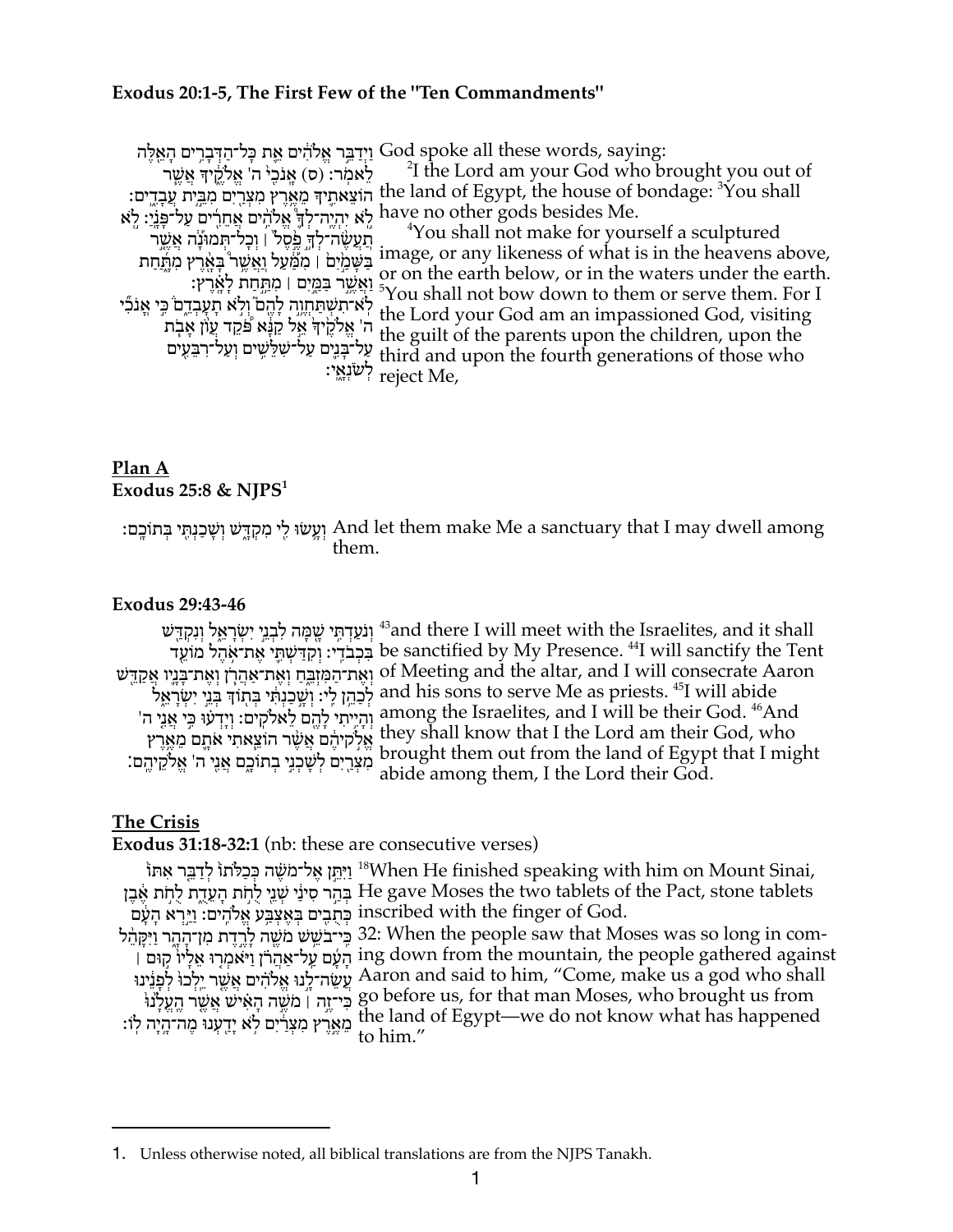#### **Exodus 32:7-14, Moses Convinces God not to Destroy Israel**

ַ וַיִדַבֵּר ה' אֶל־מֹשֵׁה לֵדְ־רָד כִּי שָׁחֵת יִיאֶל־מֹשֶׁה רָאִיֹתִי אֶת־הְעָם brought you out of the land of Egypt!''<br>די The Lord further said to Moses, "La ה זֶּה וְהָנֵה עִם־קָשֶׁה־עַרֵף הוּא: וְעִתְּה הַנִּיחָה לִּי וְיֶחַר־אַפִּי בָהֱם וַאֲכַלֵּם וְאֱעֱשֶׂה אוֹתְךָּ לְגְוֹי גָּדְוֹל: וַיְחַל מֹשֵׂה לְזַרְעֲבֶ֫ם וְנָחֲלִוּ לְעֹלֶם: וַיִּנֶּחֶם ה'

:עַמְּדָּ אֲשֶׁר הֶעֱלֵיתָ מֵאֱרֶץ מִצְרֶיִם people, whom you brought out of the land of Egypt, ּחֲרוּ מַהֵּר מִן־הַדֶּיְרָךְ אֲשֶׁר צִוִּיתִם עָשָׂוּ have acted basely. 8They have been quick to turn aside לָ הֶ֔ ם עֵ ֖ גֶ ל מַ סֵּ כָ ֑ ה וַ יִּ שְׁ תַּ ֽ חֲ ווּ־לוֹ֙ from the way that I enjoined upon them. They have וַיִּזְבְּחוּ־לֹוֹ וַיִּאמְרֹוּ אֵלָה אֱלֹהֶיךְ made themselves a molten calf and bowed low to it and : יִשְׂרָ אֵל אֲשֶׂר הֱעֱלְוּךְ מֵאֶרֶץ מִצְרֶים: sacrificed to it, saying: 'This is your god, O Israel, who 7 The Lord spoke to Moses, "Hurry down, for your

אֶ ת־פְּ נֵ ֖י ה' אֱ ל קָ ֑ יו וַ יּ ֹ֗ אמֶ ר לָ מָ ֤ ה ה' the Lord his God, saying, "Let not Your anger, O Lord, ָחֱוֶרֶה אַפְּךָ בְּעַמֶּךָ אֲשֶׁר הוֹצֵאת. blaze forth against Your people, whom You delivered ּמְאֵרֶץ מִצְרָים בְּכְם גְּדֻוֹל וּבְיֶד חֲזָקָה: from the land of Egypt with great power and with a לְמָּה יֹאמְרוּ מִצְרַיִם לֵאמֹר בְּרָעֳה the Egyptians say, 'It was with הוֹצִיאָם לַהֲרָג אֹתָם בֵּהְרִים וּלְכַלֹּתָם evil intent that He delivered them, only to kill them off in מֵעָל פְּנֵי הֶאֲדָמֱה שִׁוּב מֵחֲרָוֹן אַפֶּ֫דּ the mountains and annihilate them from the face of the וְ הִ נָּ חֵ ֥ ם עַ ל־הָ רָ עָ ֖ ה לְ עַ מֶּ ֽ ך׃ זְ כֹ֡ ר earth.' **Turn from Your blazing anger, and renounce the**  לְ אַ בְ רָ הָ ם֩ לְ יִ צְ חָ֨ ק וּלְ יִ שְׂ רָ אֵ֜ ל עֲ בָ דֶ֗ יך **plan to punish Your people. 13Remember Your servants,**  אֲ שֶׁ֨ ר נִ שְׁ בַּ ֣ עְ תָּ לָ הֶ ם֮ בָּ ך֒ וַ תְּ דַ בֵּ ֣ ר אֲ לֵ הֶ֔ ם **Abraham, Isaac, and Jacob,** how You swore to them by אַרְבֶּה אֱת־זַרְעֲבֶ֫ם כְּכוֹכְבֵי הַשָּׁמֶיִם Your Self and said to them: I will make your offspring as וְבְל־הָאָרֶץ הַזֹּאת אֲשֶׁר אָמַן numerous as the stars of heaven, and I will give to your עַ ל־הָ ֣ רָ עָ֔ ה אֲ שֶׁ ֥ ר דִּ בֶּ ֖ ר לַ עֲ שׂ֥ וֹת לְ עַ מּֽ וֹ׃ forever." <sup>14</sup>**And the Lord renounced the punishment He**  The Lord further said to Moses, "I see that this is a stiffnecked people.  $\mathbb{P}^1$ Now, let Me be, that My anger may blaze forth against them and that I may destroy them, and make of you a great nation." <sup>11</sup>But Moses implored offspring this whole land of which I spoke, to possess **had planned to bring upon His people.**

## **Plan B**

### **32:30-33:6, An Angel of God Will Lead the People**

וַיִּהִי מֶמַּחֲרָת וַיִּאמֶר מֹשֶׁה אֱל־הַעָּם אַתֱם חֲטָאַתֶם חֲטָאָה גְדֹלֶה וְעַתְּהֹ been guilty of a great sin. Yet I will now go up to the אֱעֱלֶה אֱל־ה' אוּלֵי אֲבַפִּרֶה בְּעֵד Lord; perhaps I may win forgiveness for your sin." חַטַּאתִבֱם: וַיֵּשָׁב מֹשֱה אֱל־ה' וַיּאמֵר ֹאֲ חָשָׁ הָעֶם הַזֶּה הְטָאָה גְדֹלָה Agpeople is guilty of a great sin in making for themselves הְעֻם הַזֶּה וַ יַּעֲשֶׂוּ לַהֱם אֱלֹהֵי זַהֲב: וְעָתָּה אִם־תִּשֵּׂא ּ חַטַּאַתָם וְאִם־אַיִן מְחֵנִי נַא מֵסִפְרְדָּ אֲשֱר כָּתֲבִתָּ: וַיִּאמֵר ה' אֱל־מֹשֵׁה מֶי אֲשֱר חֲטָא־לִי אֶמְחֵנּוּ מִסִּבְרִי: וְעַתָּٔה לֵדְ ׀ נְ חֵ ֣ ה אֶ ת־הָ עָ֗ ם אֶ ֤ ל אֲ שֶׁ ר־דִּ בַּ֙ רְ תִּ י֙ לָ֔ ך הִגָּה מַלְאָכֶי יֵלֵךְ לְפָגֶיֶךָ וּ<u>בְיוֹם פִּקְדִי</u> וּפָ קַ דְ תִּ ֥ י עֲ לֵ יהֶ ֖ ם חַ טָּ אתָ ֽ ם׃ וַ יִּ גֹּ֥ ף ה' **sins."** אֶת־הָעָם עַל אֲשֶׁר עַשׂוּ אֶת־הַעָּׁנֶל אֲשֵׁר <sup>30</sup>The next day Moses said to the people, "You have <sup>31</sup>Moses went back to the Lord and said, "Alas, this a god of gold. 32Now, if You will forgive their sin [well and good]; but if not, erase me from the record which You have written!" <sup>33</sup>But the Lord said to Moses, "He who has sinned against Me, him only will I erase from My record. <sup>34</sup>Go now, lead the people where I told you. See, **My angel shall go before you. But when I make an accounting, I will bring them to account for their**  <sup>35</sup>Then the Lord sent a plague upon the people, for

שְׂה אַהֲרֹן: what they did with the calf that Aaron made. וַיִדַבֶּר ה' אֱל־מֹשֶׁהֹ לֵדְ עֲלֵה מְזֶ֫ה אַתֲה יְהָעָ֫ם אֲשֶׁר הֱעֱלִיתָ מֵאֱרֶץ מִצְרֶיִם you and the people that you have brought up from the אֱל־הָאָרֶץ אֲשֱר יָנִשְׁבַּעְתִּי לְאַבְרָהָם land of Egypt, to the land of which I swore to : לְיִצְחֶק וְּלְיַעֲקֹבׂ לֵאמֹׂר לְזַרְעֲדָּ אֶתְּגֵנָה Abraham, Isaac, and Jacob, saying, 'To your offspring Then the Lord said to Moses, "Set out from here, will I give it'—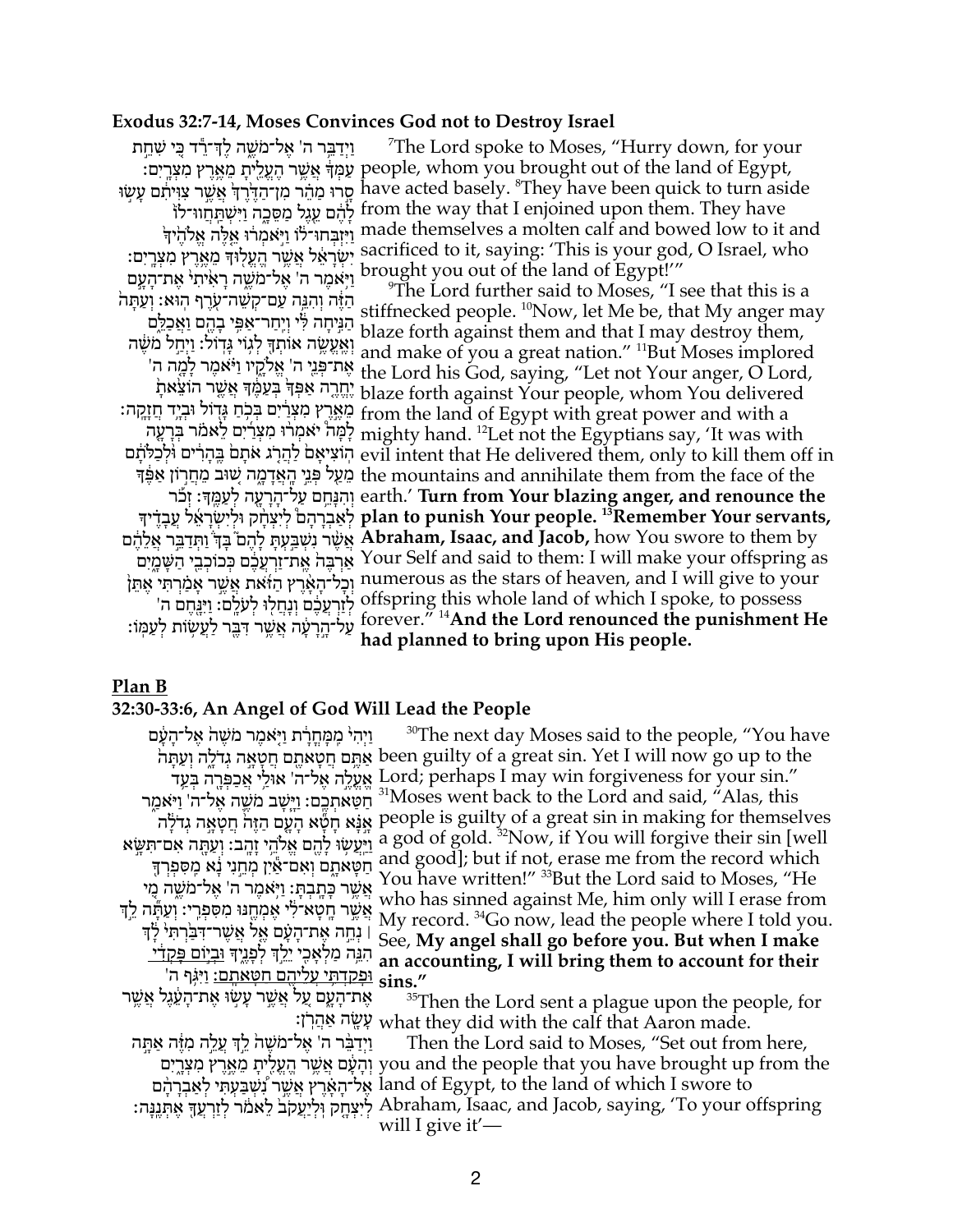וְ שָׁ לַ חְ תִּ ֥ י לְ פָ נֶ ֖יך מַ לְ אָ ֑ ך וְ גֵ ֽ רַ שְׁ תִּ֗ י 2 **I will send an angel before you,** and I will drive out אֶת־הַכְּנַעֲנִי הֲאֱמֹרִי וְהַחִתִּי וְהַפְּרִדִּי הַחִוִי khe Canaanites, the Amorites, the Hittites, the [ ּוְהַיְבוּסִי: אֱל־אֱרֶץ זָבְת חְלֶב וּדְבֶשׁ בִּי $\vert$ Perizzites, the Hivites, and the Jebusites— $^3$ a land ל ֹ֨ א אֶ ֽ עֱ לֶ֜ ה בְּ קִ רְ בְּ ך֗ כִּ ֤ י עַ ם־קְ שֵׁ ה־ע ֹ֙ רֶ ף֙ flowing with milk and honey. **But I will not go in your** אַ֔ תָּ ה פֶּ ן־אֲ כֶ לְ ך֖ בַּ דָּ ֽ רֶ ך׃ וַ יִּ שְׁ מַ ֣ ע הָ עָ֗ ם **midst, since you are a stiffnecked people, lest I**  אֶת־הַדָּבֶר הָרֶע הַזֶּה וַיִּתְאַבְּלוּ וְלֹאישָׁתוּ אִישׁ עֵדְיִוֹ עַלֵיו: וַי<sup>ּנְ</sup>אמֵר ה' אֵל־מֹשֵּׂה אֱמָר אֶל־בְּנֵי־יִשְׂרָאֵל אַחֱם עַם־קִשֶּׁה־עֹרֵף רֶגַע אֶחֱד אֱעֱלֶה בִקְרִבְּדֶּ וְכִלִּיתָיךָ וְעַתָּה הוֹרֵד עֵדְיִךָ מֵעָלֵיךָ וְאֵדְעֶה מֶה אֶעֱשֶׂה־לֶּךְּ: וַיִּתְנַצְּל<del>ָ</del>וּ ּ בְנֵי־יִשְׂרָאֱל אֶת־עֵדְיָם מֵהֵר חוֹרֵב: **destroy you on the way."** 4 When the people heard this harsh word, they went into mourning, and none put on his finery. 5 The Lord said to Moses, "Say to the Israelite people, **'You are a stiffnecked people. If I were to go in your midst for one moment, I would destroy you. Now, then, leave off your finery, and I will consider**  what to do to you."<sup>6</sup>So the Israelites remained

#### stripped of the finery from Mount Horeb on.

#### **Exodus 33:12-19, Moses Asks to Know God Better and Rejects Plan B; God Relents**

וַ יּאמֶר מֹשֶׁה אֵל־ה' רְאֱה אַתֶּה אֹמֵר ּ בְּעֵינֵידִּ הוֹדְעֵנִי נָא אֶת־דְּרָכֶדְ וְאֵדָעַדְ לְמֵעַן אֵמְצָא־חֵן בִּעֵינֵיְךָ וּרְאֵׂה כֵּי עַמְּךָ ָהְגּוֹי הַזֶּהָ: וִיּאָמַר פּּנִי יֵלֶכוּ וַהְנָחֹתֵי לִדְּ אַל־תַּעֲלֵנוּ מְזֶה: וּבַמֱה | יִוּדֵע אֵפֹוֹא כִּי־מָצָ֫אתִי חֵן בִּעֵינֵיֽדְּ אֲנֵי וְעַמֶּ֫דְּ הֲלִוֹא בְּלֵכְתְּךָ עָמֶנוּ וְנִפְלֵינוּ אֲנֵי וְעַמְדִּ ּוַיִּאמֶר ה' אֱל־מֹשֶׁה גַּם אֱת־הַדַּבֵר הַזֶּה

אֵלַיٚ הֲעַל אֶת־הָעֱם הַזֶּה וְאַתְּהֹ לָא this people forward,' but You have not made known to הְוֹדַעְתַּ֫נִי אֵת אֲשֶׁר־תִּשְׁלֵַּח עִמֶּי וְאַתֶּה me whom You will send with me. Further, You have אָמַרְהָּ יְדַעְתִּיךָ בְשֵׁם וְגַם־מָצָאת חֵזְ said, 'I have singled you out by name, and you have,  $\frac{1}{2}$ בְּעֵינֶי׃ וְעַתְּٔה אִם־נָא מְצָאתִי חֵׁן indeed, gained My favor.' 13Now, if I have truly gained ּיִי יִיאָר יִחְיָר אַ אֲדֶ יְצֵבְ יְצֵב יִדְנְיִה, יִי יִצְבֵ יָבְר יִחֲלָהָ, do in the lead and will lighten your burden." i<sup>5</sup>And he<br>אָפֶר אֱלֶע אָם־אֱז פְּנֶיךָ הֹלְלִים coid to Him "Unloss You so in the lead do pot m ּהְבְּל־הָעָ֫ם אֲשֶׁר עַל־פְּגֵי הְאֲדָמֶה: (פ) from every people on the face of the earth?"<br>וַיָּאמֶר ה' אֶל־מֹשֶׂה גַּם אֶת־הַדְּבֶר הַזֶּה . [2] "And the Lord said to Moses, "I will also do this  $12$ Moses said to the Lord, "See, You say to me, 'Lead Your favor, pray let me know Your ways, that I may know You and continue in Your favor. Consider, too, that this nation is Your people."  $^{14}$ And He said, "I will said to Him, "Unless You go in the lead, do not make us leave this place. 16For how shall it be known that Your people have gained Your favor unless You go with us, so that we may be distinguished, Your people and I,

ּאֲ שֱִׂי דִּבְּרְתָּ אֶעֱשֱהּ כִּי־מָצֵאתָ חֵן thing that you have asked; for you have truly gained My בְּעֵינַּי וָאֵדְעֲךָּ בְּשֵׁם: וַיּאמַר הַרְאֵנִי גֵא favor and I have singled you out by name." <sup>18</sup>He said, יִאמֶר אֲנִי אַעֲבִיר (Oh, let me behold Your Presence!''<sup>19</sup>And He answered, 'בְּלְ שֵׁ יִבְעֲ הָיִדְ יִקְרָאתִי בְשֵׁם ה' (I will make all My goodness pass before you, and I will לְפָּנֶיךְ וְחַנֹּתִי אֶת–אֲשֶׁר אָחֹן וְרִחַמְתִּי (proclaim before you the name Lord, and the grace that I אֶת–אֲשֶׁר אֲרַחֵם: grant and the compassion that I show.

## **Possibility**

#### **Exodus 34:1**

יִ יִאמֶר ה' אֶל־מֹשֶּׂה פְּסָל־לְךָּ שְׁנֵי־לֻחְת אֲבְנִים The Lord said to Moses: "Carve two tablets of ּ כָּרְאשֹׁנֵים וְכָתַבְתִּיּ עַל־הַלֻּחֹׁת אֶת־הַדְּבָרִים stone like the first, and I will inscribe upon the : אֲשֶׁר הָיֶוּ עַל־הַלָּחְת הְרָאשֹׁנִים אֲשֶׁר שִׁבְּרְתָּ tablets the words that were on the first tablets, which you shattered.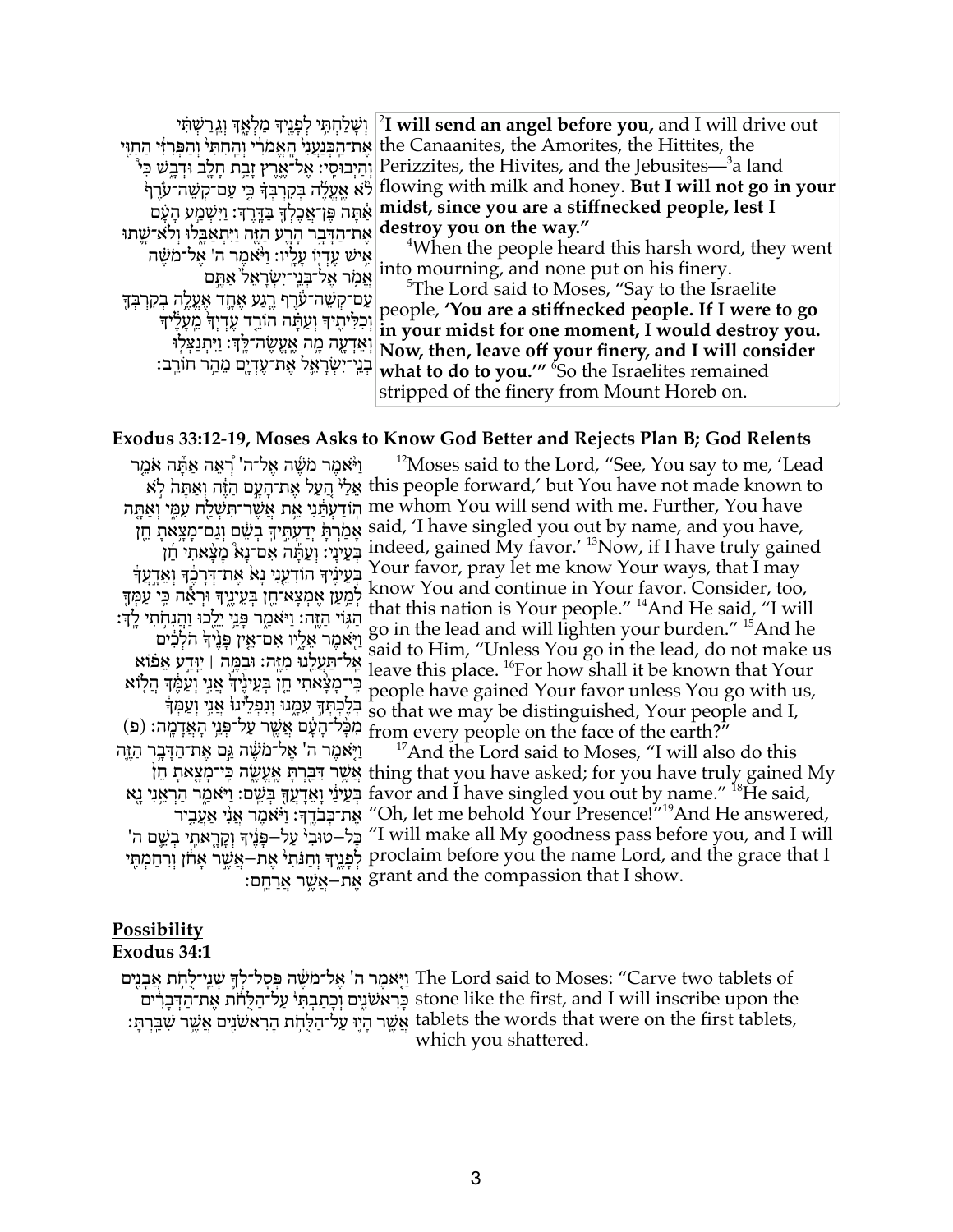#### **Rashi on Exodus 32:34** (from MS Leipzig 1, courtesy of alhatorah.org)

וביום פקדי, וגומ' – עתה שמעתי אליך **But when I make an accounting** - I hear you and will מלכלותם יחד, ותמיד תמיד כשאפקד not destroy them all at once. But whenever I exact עליהם עוונותיהם, ופקדתי עליהם מעט punishment from them for their sins, I will exact מן העון הזה עם שאר העוונות, ואין from them some measure of this sin along with the פורענות באה על ישר' שאין בה קצת מפירעון עון העגל. other sins. And no suffering comes upon Israel that does not have within it some measure of the sin of the calf.

#### **Rashi's Source, BT Sanhedrin 102a** (Davidson Talmud, courtesy of sefaria.org)

([ירמיהו](applewebdata://73ADBADC-4AFA-487F-8819-9F3983FF644C/Jeremiah.51.18) נא, יח) בעת The verse states: **"At the time of their punishment, they shall**  פקודתם יאבדו תנא משום **perish"** ([Jeremiah 51:18](applewebdata://0D997143-3ACE-474D-957E-11D8DAA1EC72/Jeremiah.51.18)). It was **taught in the name of Rabbi**  רבי יוסי עת מזומנת **Yosei:** The phrase "at the time" indicates that it is **a time or-**לפורענות (<u>[ישעיהו](applewebdata://73ADBADC-4AFA-487F-8819-9F3983FF644C/Isaiah.49.8) מט, ח</u>) בעת רצון עניתיך תנא משום **have I answered you"** [\(Isaiah 49:8\)](applewebdata://0D997143-3ACE-474D-957E-11D8DAA1EC72/Isaiah.49.8). It was **taught in the name**  ר' יוסי עת מזומנת לטובה that it is **a time ordained for good.** The verse states: **"On the**  ([שמות](applewebdata://73ADBADC-4AFA-487F-8819-9F3983FF644C/Exodus.32.34) לב, לד) וביום פקדי **day when I punish, I will punish their sin upon them"** ([Exo-](applewebdata://0D997143-3ACE-474D-957E-11D8DAA1EC72/Exodus.32.34)ופקדתי עליהם חטאתם תנא [dus 32:34\)](applewebdata://0D997143-3ACE-474D-957E-11D8DAA1EC72/Exodus.32.34). It was **taught in the name of Rabbi Yosei:** The משום רבי יוסי עת היא phrase "on the day when I punish" indicates that **it is a time**  מזומנת לפורענות ([בראשית](applewebdata://73ADBADC-4AFA-487F-8819-9F3983FF644C/Genesis.38.1) **ordained for calamity.** The verse states: **"And it came to pass**  [לח](applewebdata://73ADBADC-4AFA-487F-8819-9F3983FF644C/Genesis.38.1), א) ויהי בעת ההיא וירד **at that time, and Judah descended from his brothers"** ([Gene-](applewebdata://0D997143-3ACE-474D-957E-11D8DAA1EC72/Genesis.38.1)יהודה מאת אחיו תנא משום [sis 38:1\)](applewebdata://0D997143-3ACE-474D-957E-11D8DAA1EC72/Genesis.38.1). It was **taught in the name of Rabbi Yosei:** The ר' יוסי עת מזומנת לפורענות **dained for calamity.** The verse states: **"In an acceptable time of Rabbi Yosei:** The phrase "in an acceptable time" indicates phrase "at that time" indicates that it is **a time ordained for calamity.**

#### **Rashi ad loc**

וביום פקדי - בתשעה באב שבכל **But when I make an accounting -** On the ninth of Av of השנה מאותן מ' שנה שעמדו במדבר each of the forty years they were in the desert, [this יום מזומן לפורענות בו חזרו מרגלים was] a day ordained for calamity. [On it] the spies re-בו נחרב הבית בראשונה ובשניה: turned, and both the First and Second Temples were destroyed.

#### **Mishna Taanit 4:6** (sefaria.org translation)

חֲמִשָּׁה דְבָרִים אֵרְעוּ אֶת אֲבוֹתֵינוּ There were five events that happened to our ancestors בְּשָּׁבְעָה עָשָׂר בְּתַמּוּז וַחֲמִשָּׁה on the seventeenth of Tammuz and five on the ninth of בְּתִשְׁעָה בְאָב. בְּשִׁבְעָה עָשָׂר בְּתַמּוּז Av.On the seventeenth of Tammuz: The tablets were נִ שְׁ תַּ בְּ רוּ הַ לּוּחוֹת, וּבָ טַ ל הַ תָּ מִ יד, shattered; The tamid (daily) offering was cancelled; The וְהֶבְקְעָה הָעִיר, וְשָׂרַף אַפּוֹסְטֹמוֹס אֶת [walls] of the city were breached; And Apostomos הַתּוֹרָה, וְהֶעֱמִיד צֶלֶם בַּהֵיכָל. furned the Torah, and placed an idol in the Temple. <u>On</u> בְּתִשְׁעָה בְאָב נִגְזַר עַל אֲבוֹתֵינוּ שֶׁלֹּא <u>the ninth of Av:</u> It was decreed that our ancestors should יִבְּנְסוּ לָאָרֶץ, וְחָרַב הַבִּיִת בְּרִאשׁוֹנָה not enter the land, The Temple was destroyed the first וּבַשְּׁנִיָּה, וְנִלְכְּדָה בֵיתָר, וְנֶחְרְשָׁה and the second time, Betar was captured, and the city הָעִיר. מִשֶּׁנִּכְנַס אָב, מְמַעֲטִין was plowed up. When Av enters, they limit their : בְּשָּׂמְחָה rejoicing.